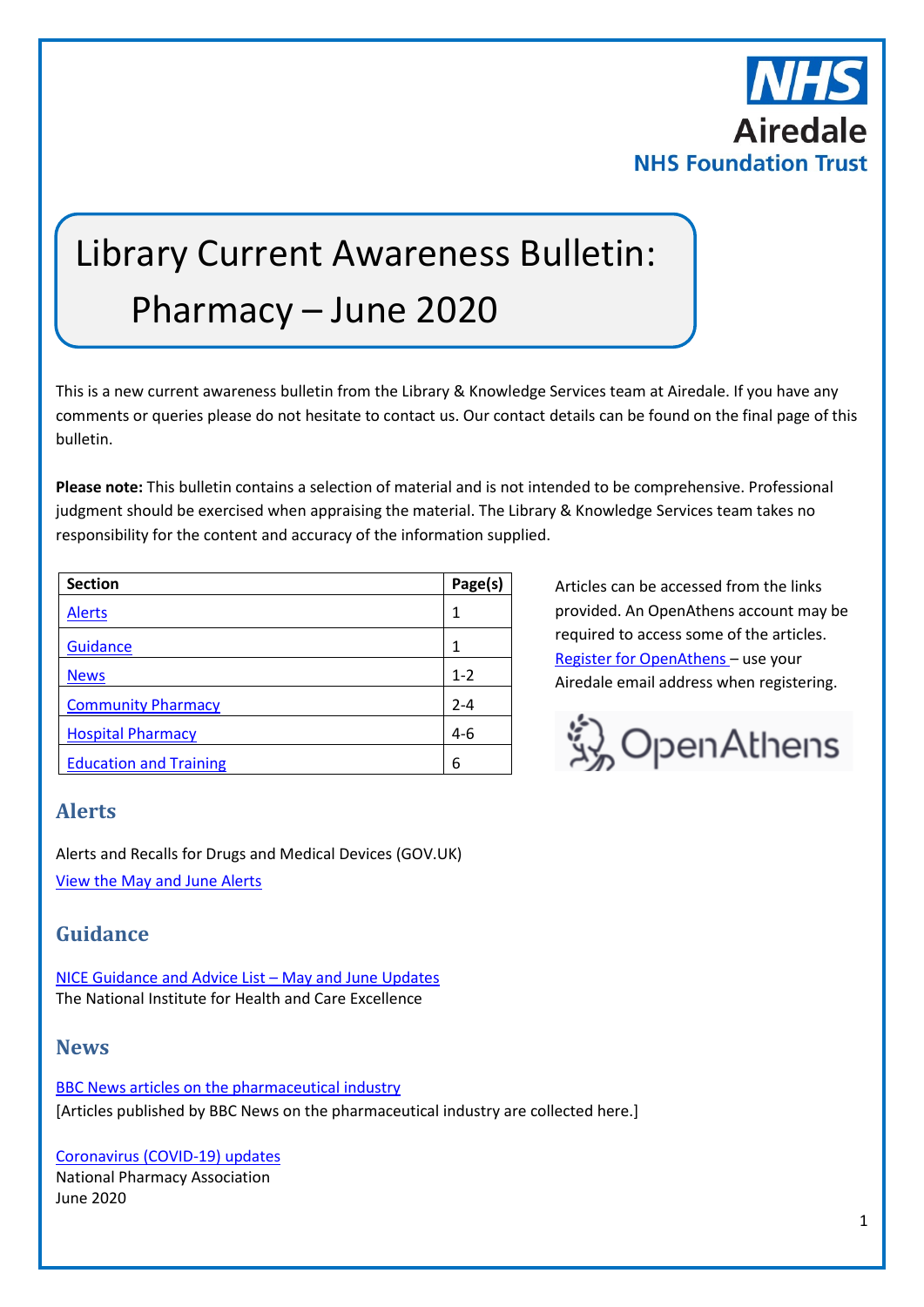[To help members find answers to common questions on operating in the COVID-19 Pandemic, the NPA has put together FAQs which will be updated daily. This webpage also has links to NPA webinars on key topics related to the coronavirus outbreak and relevant business continuity guidance.]

#### [Latest updates on COVID-19 \(coronavirus\)](https://www.pharmacyregulation.org/contact-us/coronavirus-latest-updates)

General Pharmaceutical Council June 2020 [This webpage contains the latest statements and information from the GPhC in relation to the COVID-19 pandemic.]

#### [Criteria for pharmacist provisional registration agreed](https://www.pharmacyregulation.org/news/criteria-pharmacist-provisional-registration-agreed)

General Pharmaceutical Council

May 2020

[Discusses the agreed policy for registering pharmacists on a provisional basis as part of the regulator's response to the COVID-19 pandemic.]

[GPhC launches Vision 2030 and five-year strategic plan](https://www.pharmacyregulation.org/news/gphc-launches-vision-2030-and-five-year-strategic-plan)

General Pharmaceutical Council May 2020 [Vision 2030 sets out a 10-year vision for safe and effective pharmacy care for healthier communities. This is supplemented by a strategic plan for 2020-2025.]

## [Medicines regulations need democratic oversight says NPA](https://www.npa.co.uk/news-and-events/news-item/medicines-regulations-need-democratic-oversight-says-npa/)

National Pharmacy Association June 2020

[Refers to The Medicines and Medical Devices Bill, currently being examined by the Public Bill Committee. The NPA argue that the bill opens up the possibility of important changes to the rules around medicines supply taking place without sufficient parliamentary scrutiny and democratic accountability.]

Think "big and bold" about the post[-crisis world, says NPA following consultation with independent pharmacies](https://www.npa.co.uk/news-and-events/news-item/think-big-and-bold-about-the-post-crisis-world-says-npa-following-consultation-with-independent-pharmacies/) National Pharmacy Association

June 2020

[Includes a link to an NHS England Survey which seeks to capture the beneficial changes which have been seen across general practice, primary care networks, and community pharmacy during the response to COVID-19.]

# <span id="page-1-0"></span>**Community Pharmacy**

# [Community pharmacy teams' experiences of general practice](https://bmchealthservres.biomedcentral.com/articles/10.1186/s12913-020-05245-y)-based pharmacists: an exploratory qualitative study

Karampatakis, G.D. et al

*BMC Health Services Research*, vol. 20(1) p. 431 May 2020

[The aim of this study was to identify the experiences and perceptions of community pharmacy teams regarding pharmacists' presence in general practice. 104 community pharmacies within a radius of two miles from eight West London general practices were identified and contacted via telephone. Pharmacy staff who verbally expressed their interest to participate were then provided with the study's documents. Qualitative, face-to-face, semi-structured interviews were conducted inside the pharmacy from which each participant was recruited. Interviews lasted 30 to 45 min and were audio-recorded. Audio-recordings were transcribed verbatim and transcripts analysed thematically. 48 community pharmacy staff participated.]

[Development of a complex community pharmacy intervention package using theory-based behaviour change](https://bmchealthservres.biomedcentral.com/articles/10.1186/s12913-020-05282-7)  [techniques to improve older adults' medication adherence](https://bmchealthservres.biomedcentral.com/articles/10.1186/s12913-020-05282-7)

Patton, D.E., Ryan, C. and Hughes, C.M.

*BMC Health Services Research*, vol. 20(1) p. 418

May 2020

[This intervention development study reports on the design of a community pharmacy-based adherence intervention using 11 Behaviour Change Techniques (BCTs) which were identified from previous qualitative research with older patients using the Theoretical Domains Framework. Using a group consensus approach, a five-step design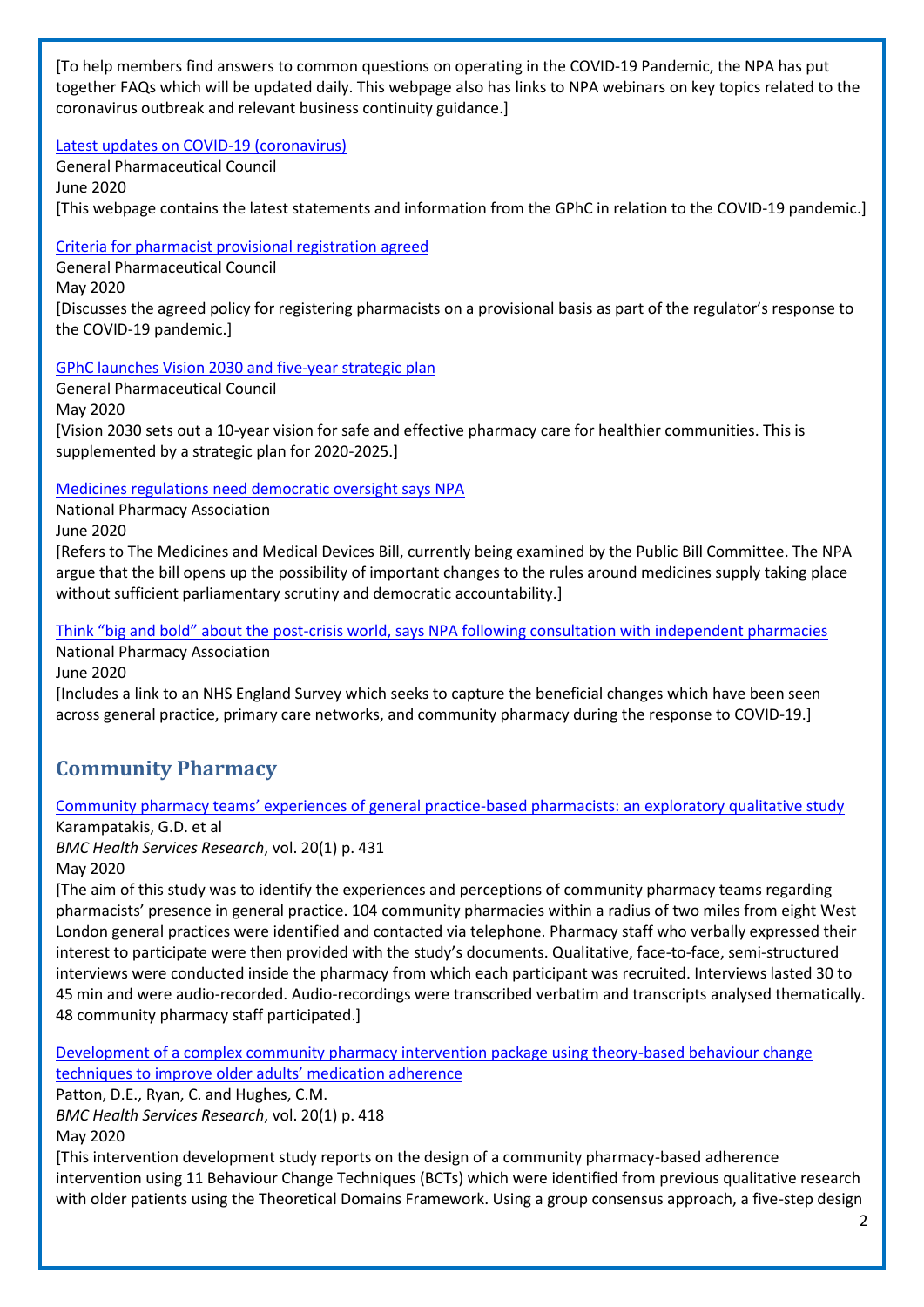process was employed. This focused on decisions regarding: (1) the overall delivery format, (2) formats for delivering each BCT; (3) methods for tailoring BCTs to individual patients; (4) intervention structure; and (5) materials to support intervention delivery. The APEASE (Affordability; Practicability; Effectiveness/cost-effectiveness; Acceptability; Side effects/safety; Equity) criteria guided the selection of BCT delivery formats.]

[Impact of point-of-care tests in community pharmacies: a systematic review and meta-analysis](http://europepmc.org/article/MED/32414821?singleResult=true)

Albasri, A. et al *BMJ Open*, vol. 10(5) May 2020

[This study aimed to summarise the literature regarding the use of a point-of-care test (POCT) in pharmacies versus control/usual care. Articles were included if they: involved a POCT conducted by a community pharmacist, member of pharmacy staff or local equivalent; measured a clinically relevant outcome for example, clinical parameter monitoring. No clinical condition or language limits were set. The methodological quality of included studies was assessed, using the Cochrane Risk of Bias tool and Newcastle-Ottawa scale. Thirteen of the 1,584 articles found were included in the meta-analyses. Studies covered four therapeutic areas: targeted anti-malarial therapy (n=3 studies), glycated haemoglobin (HbA1c) in diabetes (n=2 studies), lipid control (n=3 studies) and international normalised ratio (INR) control in patients taking warfarin (n=5 studies).]

[Organisational factors associated with safety climate, patient satisfaction and self-reported medicines adherence in](https://www.sciencedirect.com/science/article/pii/S1551741119300270?via%3Dihub)  [community pharmacies](https://www.sciencedirect.com/science/article/pii/S1551741119300270?via%3Dihub)

#### Jacobs, S. et al

*Research in Social & Administrative Pharmacy*, vol. 16(7) pp. 895-903

[This study aimed to investigate organisational factors associated with variation in safety climate, patient satisfaction and self-reported medicines adherence in English community pharmacies. Multivariable regressions were conducted using data from two cross-sectional surveys, of 817 pharmacies and 2,124 patients visiting 39 responding pharmacies, across 9 diverse geographical areas. Outcomes measured were safety climate, patient satisfaction and self-reported medicines adherence. Independent variables included service volume (e.g. dispensing volume), pharmacy characteristics (e.g. pharmacy ownership), patient characteristics (e.g. age) and areal-specific demographic, socio-economic and health-needs variables.]

[Pharmacy technicians' roles and responsibilities in the community pharmacy sector: a Welsh perspective](https://www.mdpi.com/2226-4787/8/2/97)

Chamberlain, R., Huyton, J. and James, D.

*Pharmacy*, vol. 8(2)

June 2020

[The aim of this study was to establish existing roles of pharmacy technicians working in the community pharmacy sector in Wales and to explore barriers and enablers to development. A combination of quantitative and qualitative methodologies was used, with the main focus on quantitative methods. A total of 83 participants completed an online questionnaire and additional qualitative data were obtained from four semi-structured telephone interviews.]

[Systematic review to inform the development of a community pharmacy-based intervention for people affected by](https://onlinelibrary.wiley.com/doi/pdfdirect/10.1111/ijpp.12586)  [dementia](https://onlinelibrary.wiley.com/doi/pdfdirect/10.1111/ijpp.12586)

Dann-Read, E., Poland, F. and Wright, D.

*The International Journal of Pharmacy Practice*, vol. 28(3) p. 233-245 June 2020

[The aim of this systematic review was to identify, describe, and evaluate the quality of the research for dementiaspecific pharmacy-based interventions with potential for delivery through community pharmacy. 29 studies were identified. Interventions were categorised as medication review, targeted medicine intervention, education, memory screening and miscellaneous. Five studies were set in community pharmacy. Interventions frequently targeted antipsychotics, benzodiazepines and anticholinergic medication. 20 interventions were medicine-related. 18 studies were categorised as 'very low' quality, often due to small sample size.]

[Time-trend analysis of medicine sales and shortages during COVID-19 outbreak: Data from community pharmacies](https://www.ncbi.nlm.nih.gov/pmc/articles/PMC7245321/)

Romano, S. et al *Research in social & administrative pharmacy* May 2020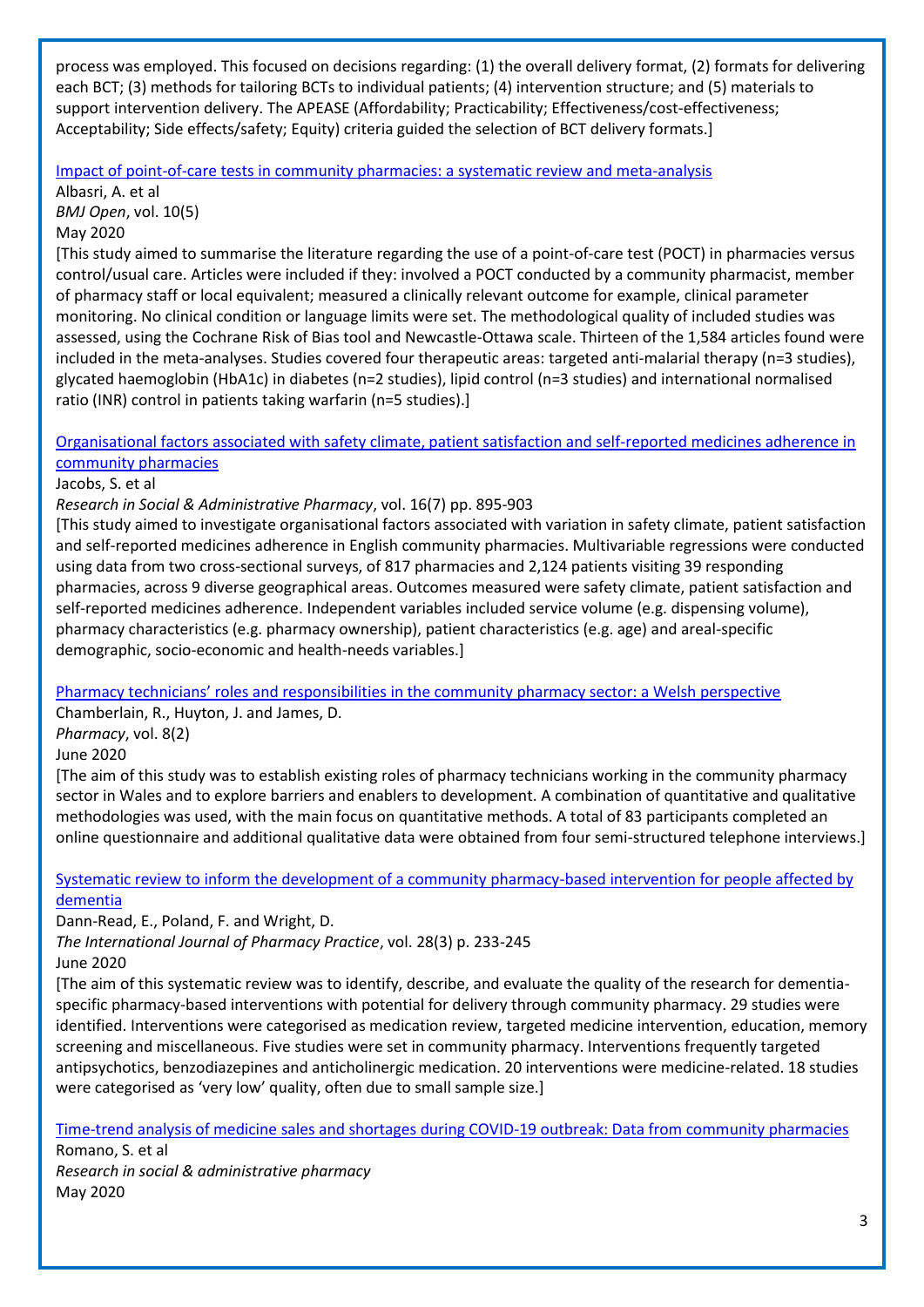[The aim of this study was to characterise the impact of the COVID-19 outbreak on outpatient medicines' sales and shortages. A retrospective, time-trend analysis of medicine sales, shortages and laboratory-confirmed COVID-19 cases was performed from February 1st to April 30th, 2020, and its homologous period (regarding sales only). A detailed analysis of 6 pharmaceutical substances was performed. All data were subjected to rescaling using the minmax normalisation method, in order to become comparable.]

# <span id="page-3-0"></span>**Hospital Pharmacy**

[A novel approach to medicines optimisation post-discharge from](https://link.springer.com/content/pdf/10.1007/s11096-020-01059-4.pdf) hospital: pharmacist-led medicines optimisation [clinic](https://link.springer.com/content/pdf/10.1007/s11096-020-01059-4.pdf)

Odeh, M. et al

*International Journal of Clinical Pharmacy*

June 2020

[This randomised, controlled trial aimed to assess the impact of a post-discharge, pharmacist-led medicines optimisation clinic, in a district general hospital in Northern Ireland, on readmission parameters. Assessment of the economic, clinical and humanistic outcomes were considered. Blinded random sequence generation was used; a closed envelope-based system, with block randomisation. Adult patients with acute unplanned admission to medical wards subject to inclusion criteria were invited to attend the clinic. Analysis was carried out for intention-to-treat and per-protocol perspectives. The main outcome measure was the 30-day readmission rate.]

[Clinical and economic outcomes of hospital pharmaceutical care: a systematic review and meta-analysis](https://bmchealthservres.biomedcentral.com/articles/10.1186/s12913-020-05346-8)

Lin, G. et al

*BMC Health Services Research*, vol. 20(1) p. 487

June 2020

[Clinical trial studies were reviewed and analysed to evaluate the clinical effectiveness and economic outcomes of clinical pharmaceutical care. Two researchers searched literature published from January 1992 to October 2019, and screened them by keywords like pharmaceutical care, pharmaceutical services, pharmacist interventions, outcomes, effects, impact, etc. Then, duplicate articles were removed and the titles, abstracts and texts were read to screen articles according to inclusion and exclusion criteria. Key data in the literature were extracted, and Meta-analysis was conducted. A total of 3,299 articles were retrieved, and 42 studies were finally included. 12 of them were used for meta-analysis.]

[Development of an application for management of drug holidays in perioperative periods](http://europepmc.org/article/MED/32384497?singleResult=true)

Kimura, S. et al *Medicine,* vol. 99(19)

#### May 2020

[Multidisciplinary medical staff at Saga University Hospital (SUH) worked together to build an evidence-based Perioperative Drug Discontinuation Management Database (PDDMD) and developed the user-friendly Saga Application for Management of Drug Holidays in PeriOperative Periods (SAMPOP) via preliminary verification at SUH. From September 2018 to February 2020, 420 medical staff at SUH, including physicians, nurses, and pharmacists, installed and tested SAMPOP.]

[Effect of a formalised discharge process which includes electronic delivery of prescriptions to pharmacies on the](https://bmjopenquality.bmj.com/content/bmjqir/9/2/e000849.full.pdf)  [incidence of delayed prescription retrieval](https://bmjopenquality.bmj.com/content/bmjqir/9/2/e000849.full.pdf)

Sachedina, A. K. *BMJ Open Quality*, vol. 9(2) May 2020

[This study was completed in the cardiology inpatient wards at a hospital in London, Ontario, Canada. 'Delayed prescription retrieval' was defined as the retrieval of a prescribed medication by a patient from their local pharmacy after the documented calendar day of discharge. The current discharge process on the cardiology wards was assessed and an initial monitoring period of study participants was completed to determine the baseline delayed prescription retrieval rate (pre-intervention group). A formalised discharge process, which included electronic delivery of prescriptions to pharmacies by fax, was implemented for study participants (post-intervention group). The rate of delayed prescription retrieval was assessed in both groups.]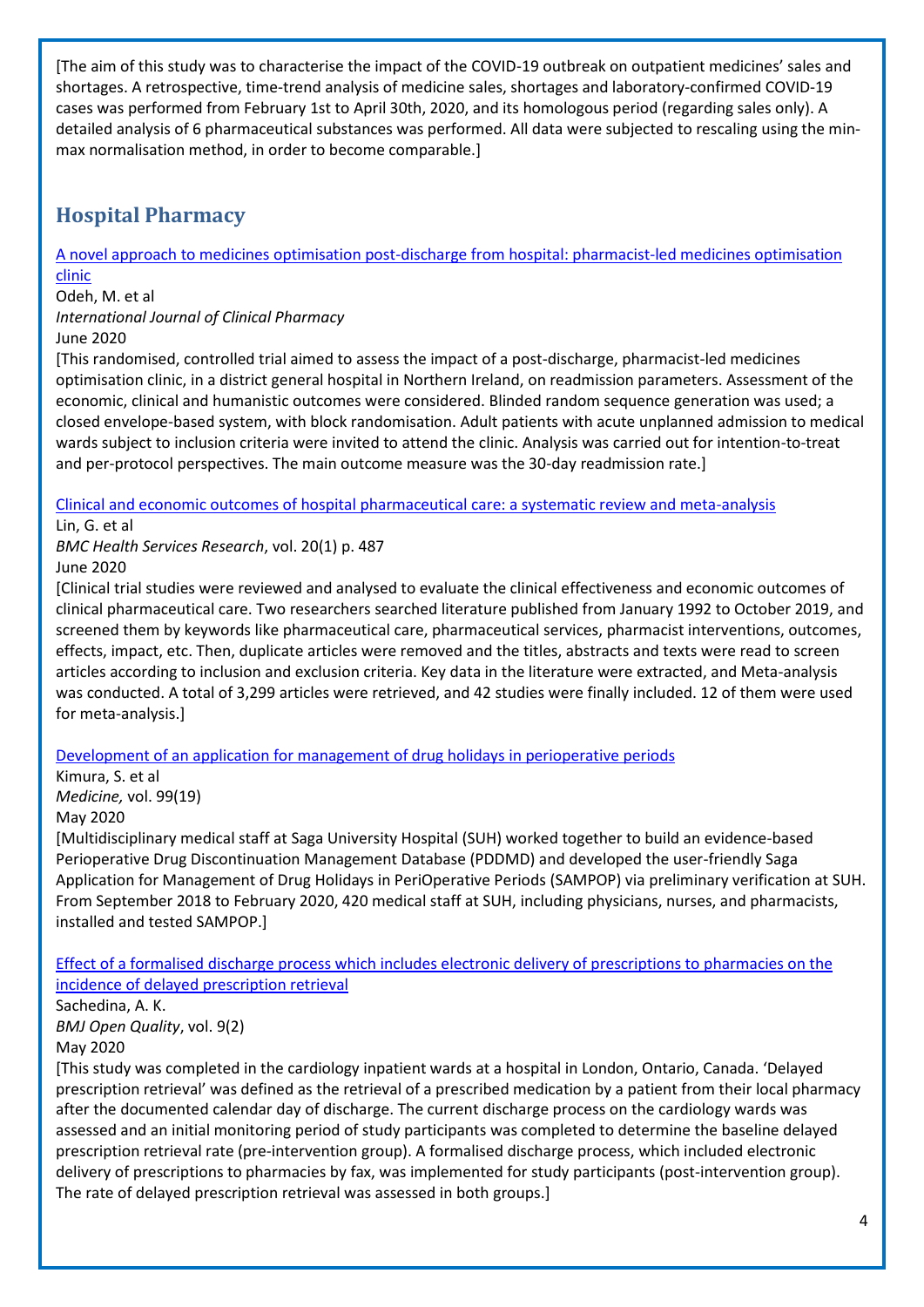[Failure to follow medication changes made at hospital discharge is associated with adverse events in 30 days](https://onlinelibrary.wiley.com/doi/pdfdirect/10.1111/1475-6773.13292)

Weir, D. L. et al *Health Services Research* May 2020

[This prospective cohort study, involving patients admitted to hospitals in Montreal, Quebec, between 2014 and 2016, aimed to evaluate the hypothesis that non-adherence to medication changes made at hospital discharge is associated with an increased risk of adverse events in the 30 days post-discharge. Non-adherence to medication changes was measured by comparing medications dispensed in the community with those prescribed at hospital discharge. Patient, health system, and drug regimen-level covariates were measured using medical services and pharmacy claims data as well as data abstracted from the patient's hospital chart. Multi-variable Cox models were used to determine the association between non-adherence to medication changes and the risk of adverse events. 2,655 patients met the inclusion criteria.]

[Global scope of hospital pharmacy practice: A scoping review](http://europepmc.org/article/MED/32466229?singleResult=true)

Abousheishaa, A.A. *Healthcare*, vol. 8(2) May 2020

[This scoping review is aimed at describing the extent and range of the professional pharmacy services offered in hospital pharmacies across different countries and the barriers underlying inappropriate or incomplete implementation of these services. Studies published in the English language between 2015 and 2019 were retrieved from the following databases: PubMed, CINAHL, Scopus, EBSCO Discovery Service, and Web of Science. A thematic analysis across the included studies produced two main themes. "Scope of practice" comprised three sub-themes: pharmaceutical care practice, clinical pharmacy practice, and public health services and "Multiple levels of influence" comprised five sub-themes: individual, interpersonal, institutional, community, and public policy-related factors.]

## [Improving medication safety in the Intensive Care by identifying relevant drug-drug interactions -](https://www.sciencedirect.com/science/article/pii/S0883944119315060?via%3Dihub) Results of a [multicentre Delphi study](https://www.sciencedirect.com/science/article/pii/S0883944119315060?via%3Dihub)

Bakker, T. et al *Journal of Critical Care*, vol. 57 pp. 134-140 June 2020

[The purpose of this study was to identify drug-drug interactions (DDIs) relevant for the intensive care unit (ICU). A modified Delphi procedure was conducted with a Dutch multidisciplinary expert panel consisting of intensivists and hospital pharmacists to assess the clinical relevance of DDIs for the ICU. The procedure consisted of two rounds, each included a questionnaire followed by a live consensus meeting. DDIs were selected according to their severity level and frequency in the ICU. Retrospective medication administration data was collected over a period of seven years from six Dutch ICUs consisting of both small and large ICUs, situated in teaching and non-teaching hospitals and geographically well-spread over the Netherlands.]

[Medicines reconciliation in primary care: a study evaluating the quality of medication-related information provided](https://discovery.ucl.ac.uk/id/eprint/10058418/1/Jani_Medicines%20reconciliation%20in%20primary%20care.%20A%20study%20evaluating%20the%20quality%20of%20medication-related%20information%20provided%20on%20discharge%20from%20secondary%20care_AAM.pdf)  [on discharge from secondary care](https://discovery.ucl.ac.uk/id/eprint/10058418/1/Jani_Medicines%20reconciliation%20in%20primary%20care.%20A%20study%20evaluating%20the%20quality%20of%20medication-related%20information%20provided%20on%20discharge%20from%20secondary%20care_AAM.pdf)

Shah, C. et al

*European Journal of Hospital Pharmacy*, vol. 27(3) pp. 137-142 May 2020

[The objective of this study was to evaluate medicines reconciliation after discharge from hospital by assessing the quality of information regarding medicines within discharge summaries and determining whether the information provided regarding medicines changes were acted upon within 7 days of receiving the discharge information. Outcomes of interest included compliance with national minimum standards for medication related information on discharge summaries, such as allergies, changes to medication regimen, minimum prescription standards e.g. dose, route, formulation and duration, and medicines reconciliation by the primary care team. 43 CCGs covering each of the four NHS Regions in England participated in the study and submitted data for 1,454 patients and 10,038 prescribed medicines.]

[Reducing the risk of non-sterility of aseptic handling in hospital pharmacies, part A: risk assessment](https://ejhp.bmj.com/content/ejhpharm/early/2020/05/08/ejhpharm-2019-002178.full.pdf)

Boom, F.A. et al *European Journal of Hospital Pharmacy*